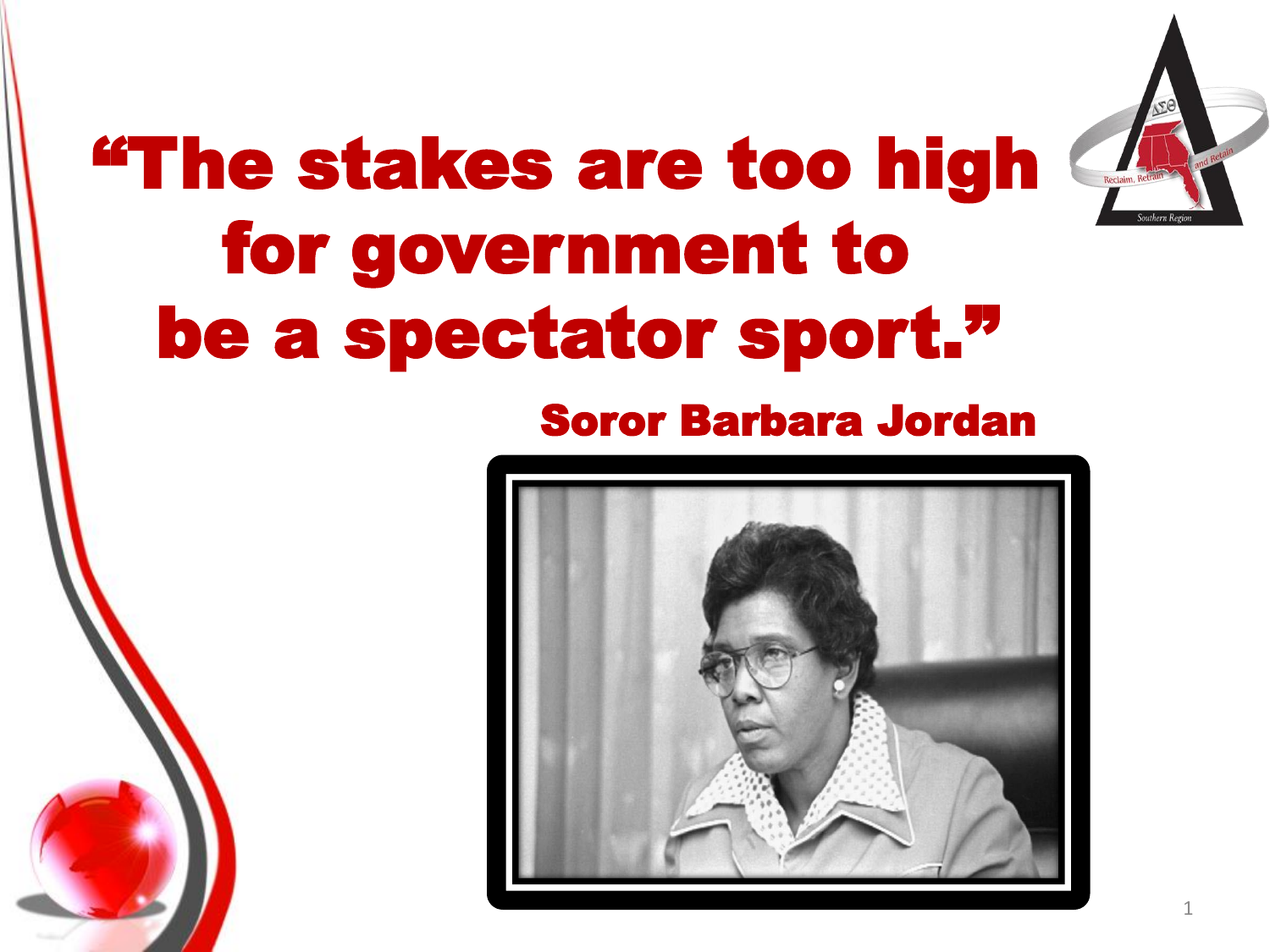

# What is Social Action?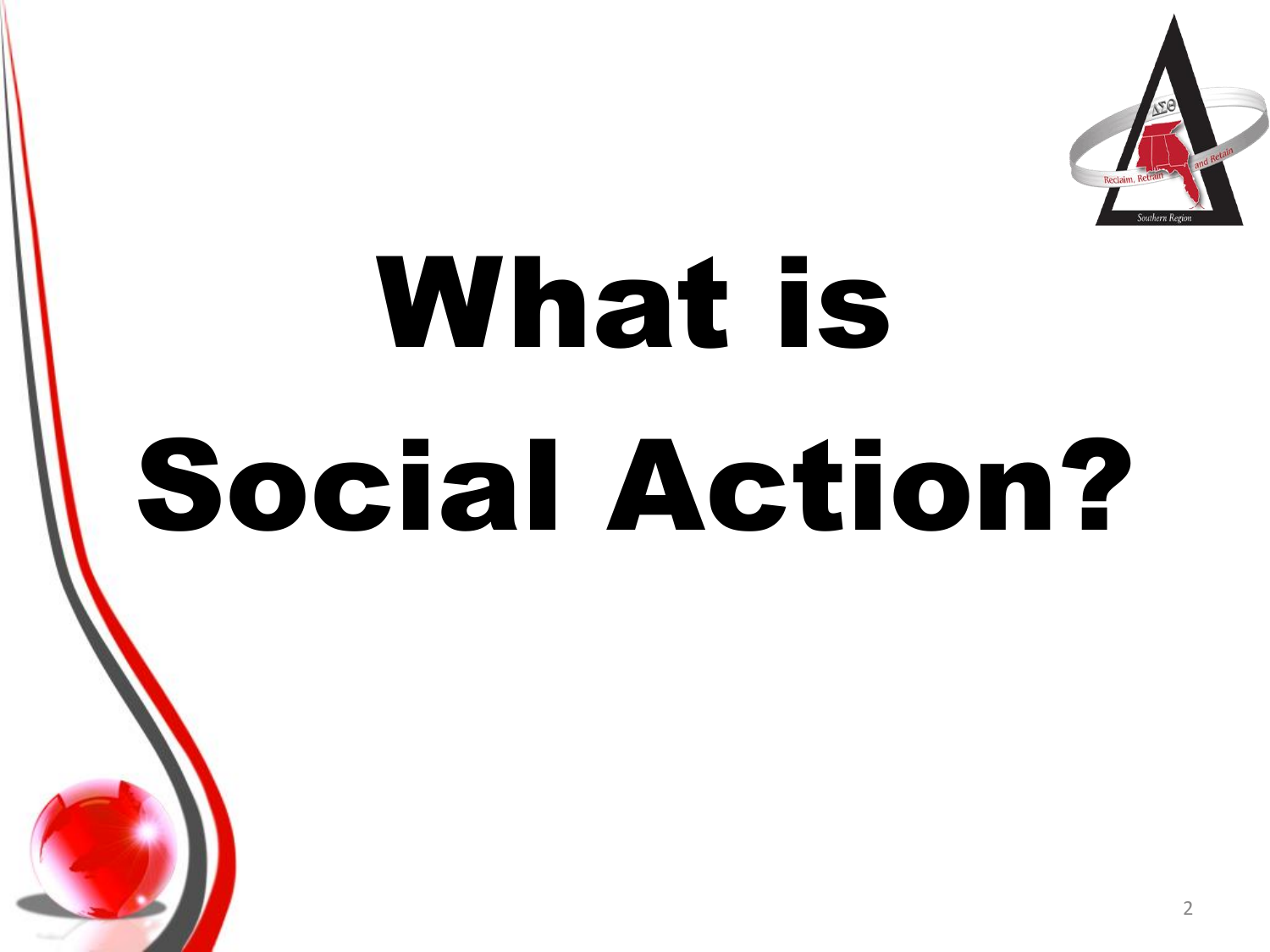## SOCIAL ACTION DEFINED

- Vehicle through which the sorority establishes a position on an emerging or perennial public issue;
- Gives us a unique opportunity to advocate policies and legislation that will impact every area of the Five Point Programmatic Thrust;
- Determines the action to be taken, and directs the actions of members, chapters and representative bodies.

*"I will use my influence toward the enactment of laws for the protection of the unfortunate and weak and for the repeal of those depriving human beings of their privileges and rights."* <sup>3</sup>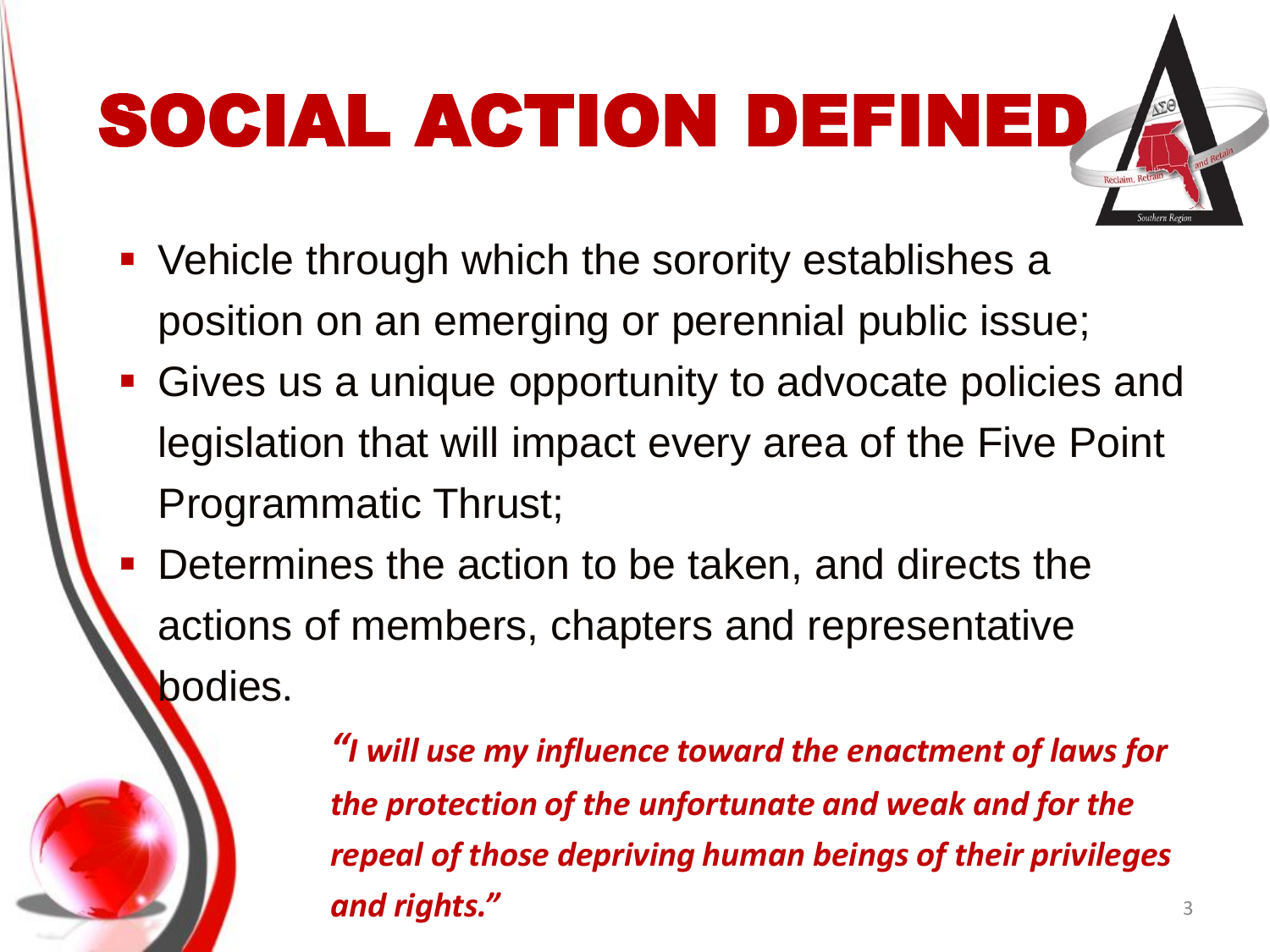## MISSION OF SOCIAL ACTION

 To promote leadership, advocacy, and empowerment to effect social change and public policy…link[ing] leaders and organizations through education and communication to promote progressive public policy that results in the improved well-being of individuals and families, especially African Americans.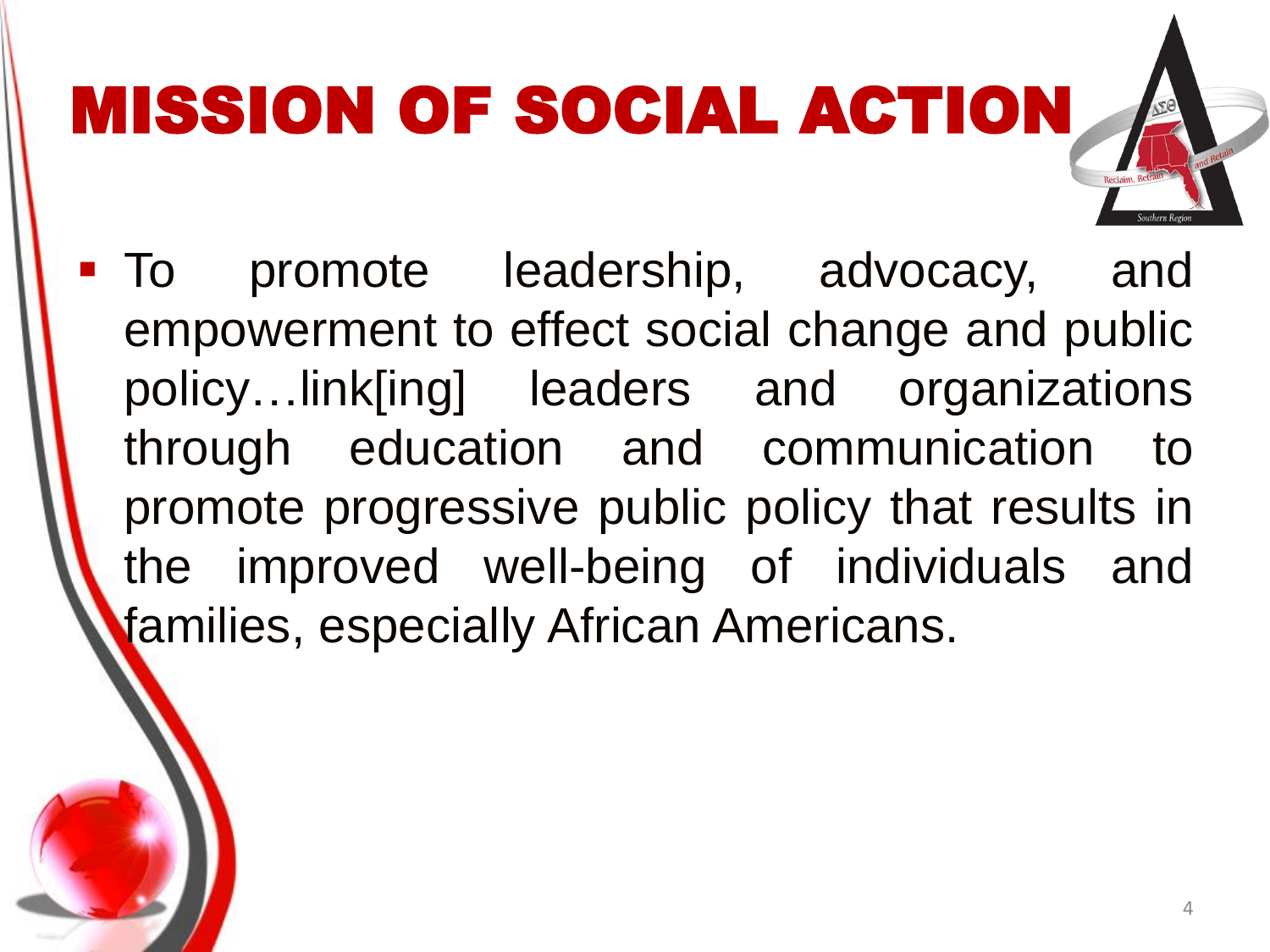

# "Get To Know Your Elected Officials"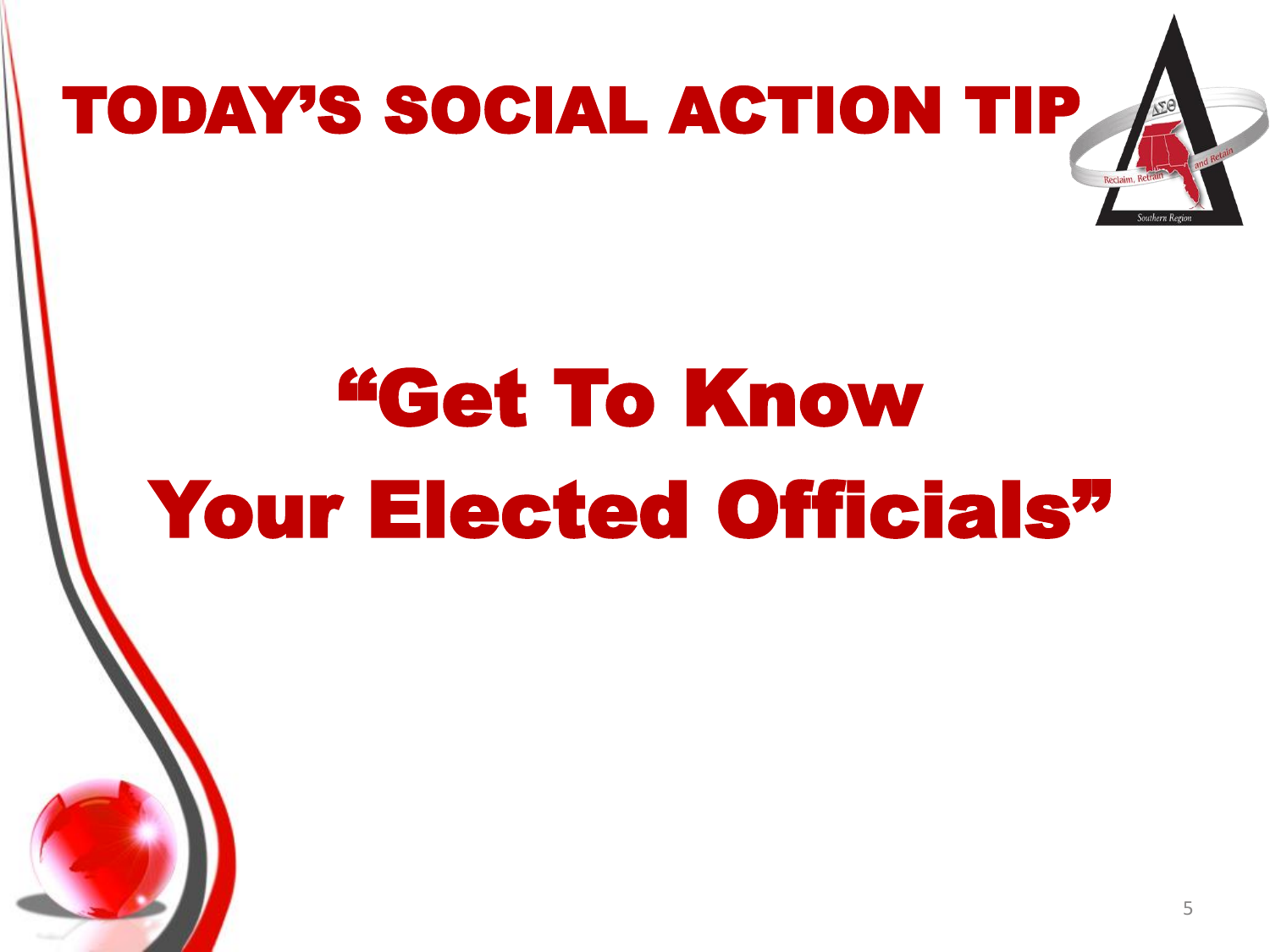#### Your Elected Officials votehillsborough.org pascovotes.com

|                                                                        | ■あ Translations by<br>日本 Microsoft <sup>®</sup> Translator<br><b>ESPANOL</b><br>Input your search                                                                                                                                                                                                                                                                                                                                   |  |  |  |  |  |
|------------------------------------------------------------------------|-------------------------------------------------------------------------------------------------------------------------------------------------------------------------------------------------------------------------------------------------------------------------------------------------------------------------------------------------------------------------------------------------------------------------------------|--|--|--|--|--|
|                                                                        | <b>NEWS</b><br><b>DATES</b><br><b>REGISTERED</b><br><b>HILLSBOROUGH</b><br><b>VOTERS</b><br>Knight News Challenge<br>COUNTY<br>as of 09/17/15<br>9/22: Nat'l Voter<br>1st Elections Office to Earn<br><b>Democrats: 302,362</b><br><b>Registration Day</b><br><b>Sterling Award</b><br>Republicans: 244,982<br>Find voter registration<br>visit our newsroom<br>drives & other events on<br><b>Others: 224,116</b><br>our calendar. |  |  |  |  |  |
| <b>Register</b><br>Home                                                | <b>Total: 771,460</b><br><b>CRAIG LATIMER</b><br><b>PrecinctFinder</b><br>see our Calendar<br><b>Supervisor of Elections</b><br><b>Early Voting</b><br><b>Election Day Voting</b><br><b>My Registration Status</b><br><b>My Sample Ballot</b><br><b>Vote By Mail</b><br><b>Your Elected Officials</b>                                                                                                                               |  |  |  |  |  |
|                                                                        | To locate all of the elected officials who represent you, follow these steps:                                                                                                                                                                                                                                                                                                                                                       |  |  |  |  |  |
| <b>About Voting</b>                                                    |                                                                                                                                                                                                                                                                                                                                                                                                                                     |  |  |  |  |  |
| * About Office Holders &<br><b>Candidates</b>                          | 1. Type in your house number below. (Do not copy and paste, you must type the number in.)                                                                                                                                                                                                                                                                                                                                           |  |  |  |  |  |
| Your Elected Officials                                                 | 2. As you enter your street name, you will be prompted with valid street names found in Hillsborough County. You do not need to enter the direction or street type. For example, if<br>you live on E. Kennedy Blvd., just type Kennedy.                                                                                                                                                                                             |  |  |  |  |  |
| All Elected Officials<br><b>Local Candidates</b>                       | 3. When the computer gives you street names, select yours from the options.                                                                                                                                                                                                                                                                                                                                                         |  |  |  |  |  |
| Candidate Finance Search                                               | 4. Hit the submit button.                                                                                                                                                                                                                                                                                                                                                                                                           |  |  |  |  |  |
| <b>About Running For Office</b><br><b>About Being A Poll</b><br>Worker | 5. Click on the Office Holders link, just beneath where you selected your street.<br>1. House Number of Address                                                                                                                                                                                                                                                                                                                     |  |  |  |  |  |
| <b>About Elections &amp; Voters</b>                                    | 2. Street Name:<br>Example: 101 Main Street                                                                                                                                                                                                                                                                                                                                                                                         |  |  |  |  |  |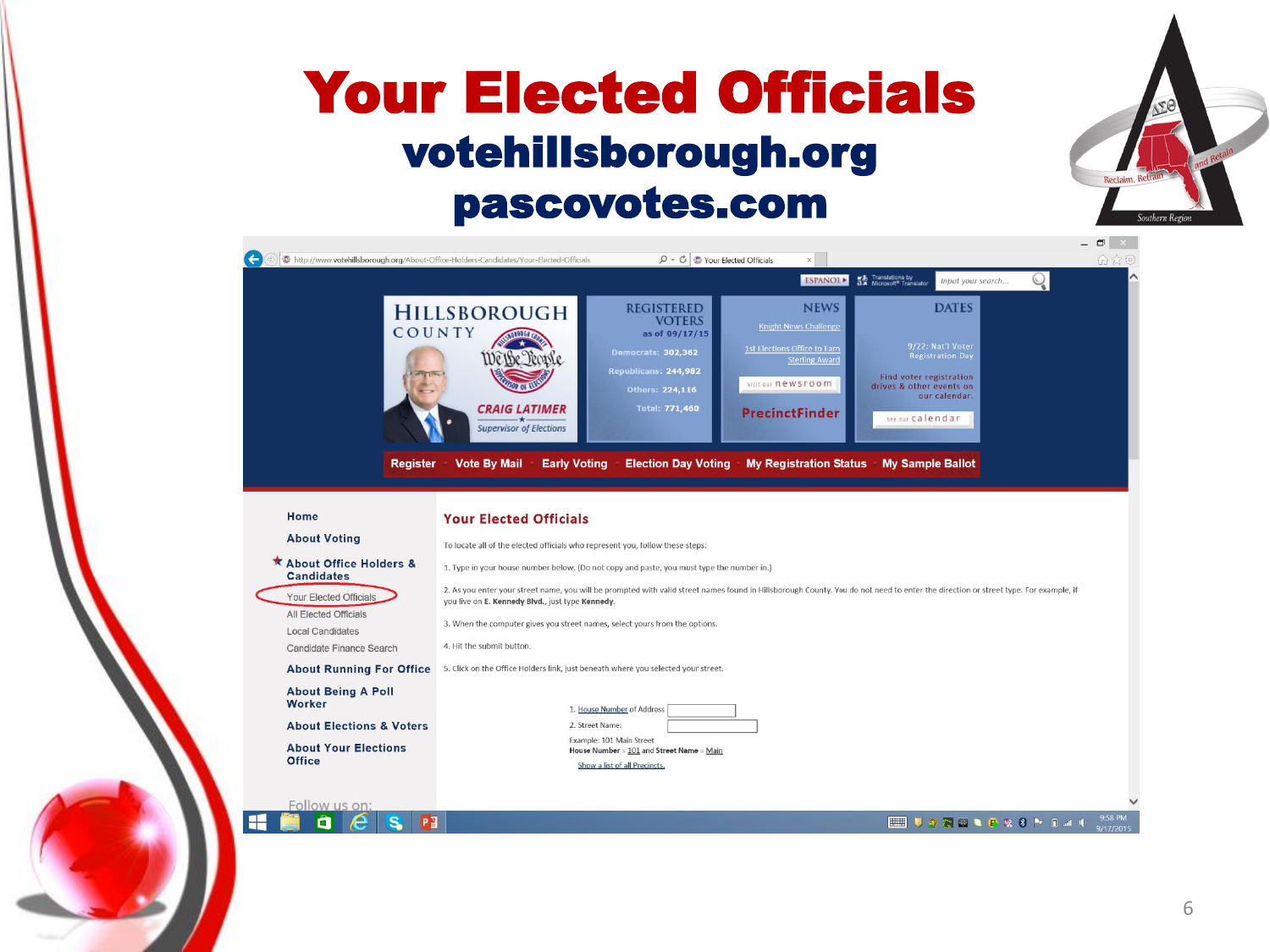#### Your Elected Officials votehillsborough.org pascovotes.com

#### **Your Elected Officials**

To locate all of the elected officials who represent you, follow these steps:

1. Type in your house number below. (Do not copy and paste, you must type the number in.)

2. As you enter your street name, you will be prompted with valid street names found in Hillsborough County. You do not need to enter the direction or street type. For example, if you live on E. Kennedy Blvd., just type Kennedy.

3. When the computer gives you street names, select yours from the options.

4. Hit the submit button.

5. Click on the Office Holders link, just beneath where you selected your street.

| 1. House Number of Address |  |
|----------------------------|--|
| 2. Street Name:            |  |

Example: 101 Main Street House Number = 101 and Street Name = Main

Show a list of all Precincts.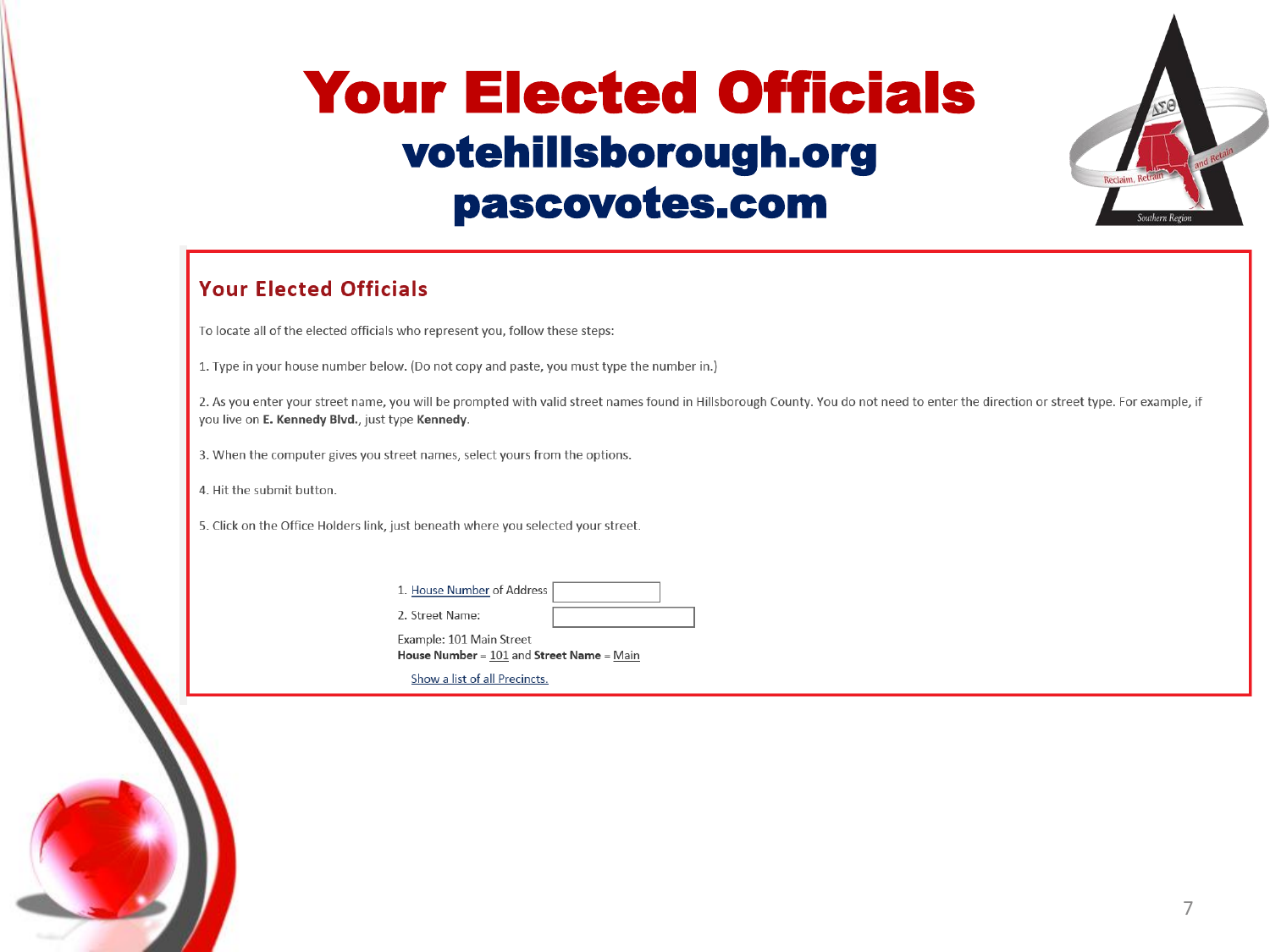#### Your Elected Officials votehillsborough.org pascovotes.com



| <b>Office Name</b>    | <b>Office Holder</b> |            | <b>Party Affiliation Contact Information</b>                                                                                                                                                                                       | <b>District</b>            |
|-----------------------|----------------------|------------|------------------------------------------------------------------------------------------------------------------------------------------------------------------------------------------------------------------------------------|----------------------------|
| President             | <b>Barack Obama</b>  | <b>DEM</b> | The White House<br>1600 Pennsylvania Avenue N.W.<br>Washington, DC 20500                                                                                                                                                           | <b>Hillsborough County</b> |
| <b>Vice President</b> | Joe Biden            | <b>DEM</b> | The White House<br>1600 Pennsylvania Avenue NW<br>Washington, DC 20501                                                                                                                                                             | Hillsborough County        |
| U.S. Senator          | <b>Bill Nelson</b>   | <b>DEM</b> | <b>District Office</b><br>801 N. Florida Ave.<br>4th Floor<br>Tampa, FL 33602<br><b>S</b> $(813)$ 225-7040<br><b>Washington Office</b><br>716 Senate Hart Office Building<br>Washington, DC 20510<br>$\binom{1}{2}$ (202) 224-5274 | Hillsborough County        |
| U.S. Senator          | Marco Rubio          | <b>REP</b> | <b>District Office</b><br>5201 West Kennedy Blvd.<br>Suite 530<br>Tampa, FL 33609<br>$\Theta$ (813) 287-5035<br><b>Washington Office</b><br><b>B40A Dirksen Senate Office Building</b><br>Washington, DC 20510<br>$9(202)224-3041$ | Hillsborough County        |

Office Holders for Your Residence Address (Precinct: 617.0)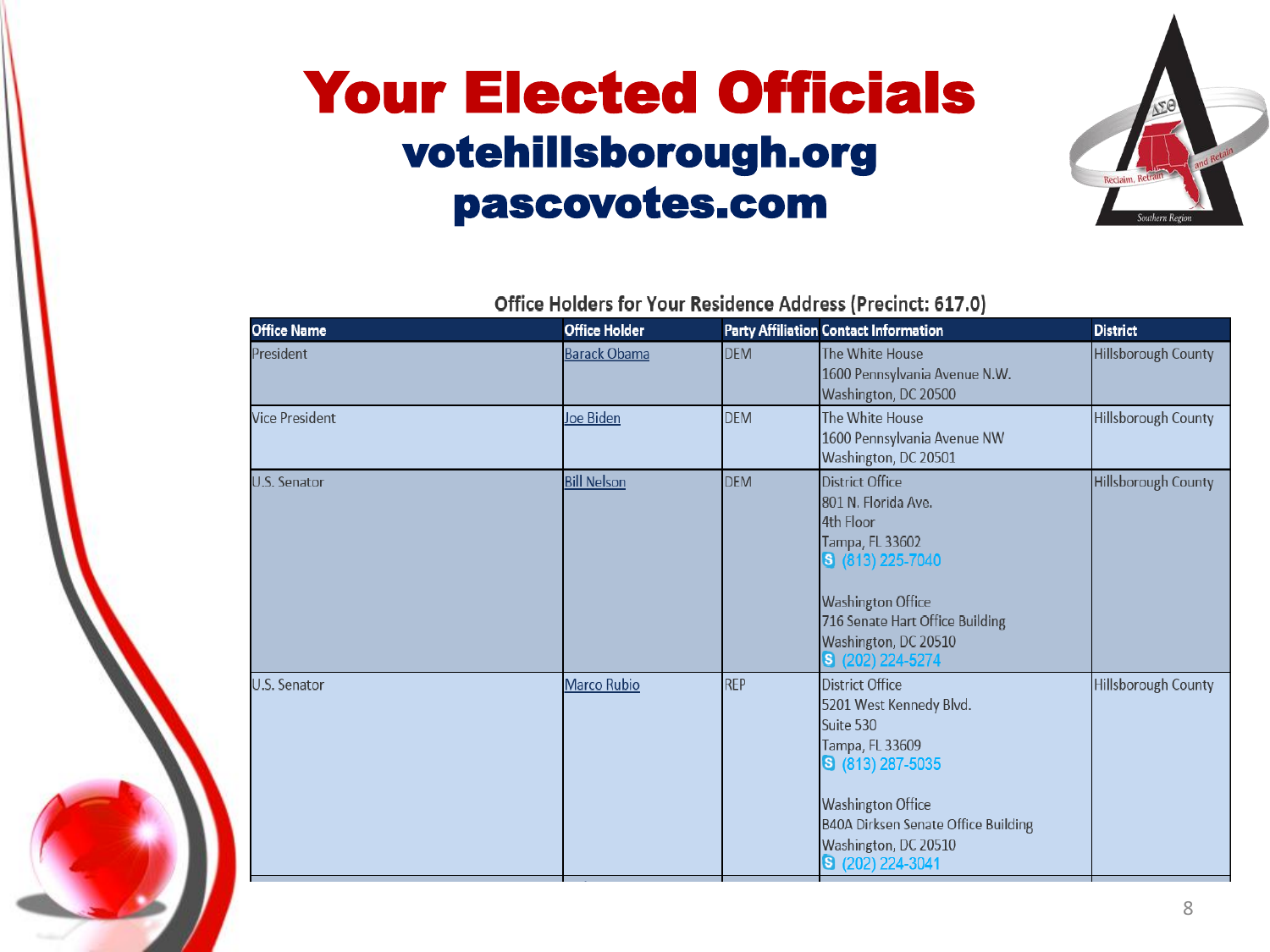## DST Call to Action Policing and Gun Reform



DST Press Release, August 14, 2015

Department of Justice Receives Support from

*Delta Sigma Theta Sorority, Inc.: A Call for Policing and Gun Reform*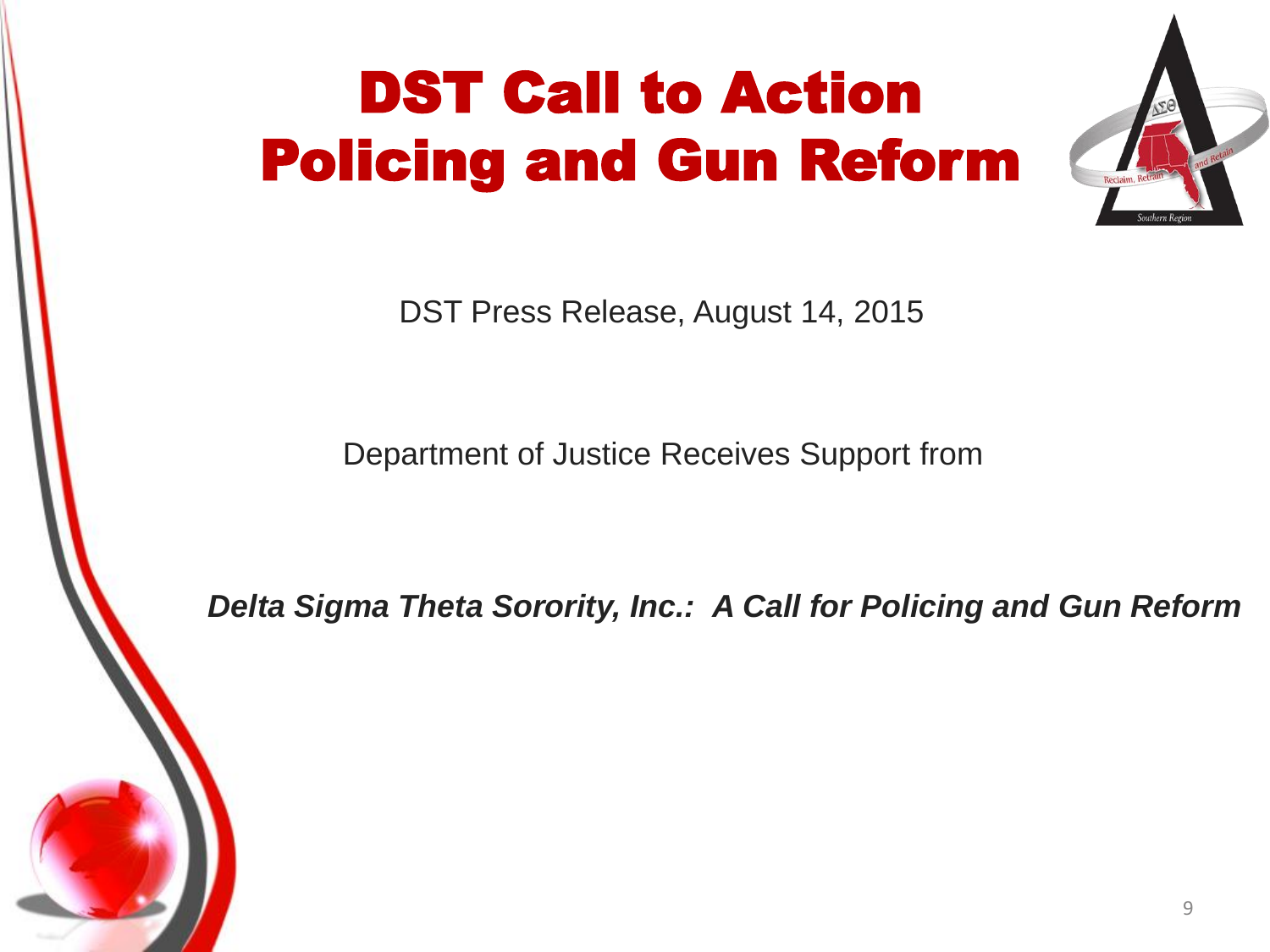#### Mayor's Citizens Review Board

- **Mayor Bob Buckhorn and Chief Eric Ward**
- **11 Member Board - 9 voting members and 2 alternates**
- **Provide reviews and recommendations to TPD**
- **4 year term**

Required qualifications for the Citizen Review Board include:

- Completion of the official application
- Passing a background check
- \* Successfully complete the Citizens Police Academy
- \* Complete a minimum of three hours to "ride-a-longs" in each of TPD's three districts
- Attend three-quarters of the meetings scheduled annually
- \* Be at least 18 years of age

#### http://www.tampagov.net/news/mayor-buckhorn-calls-applications-new-citizens-review-board